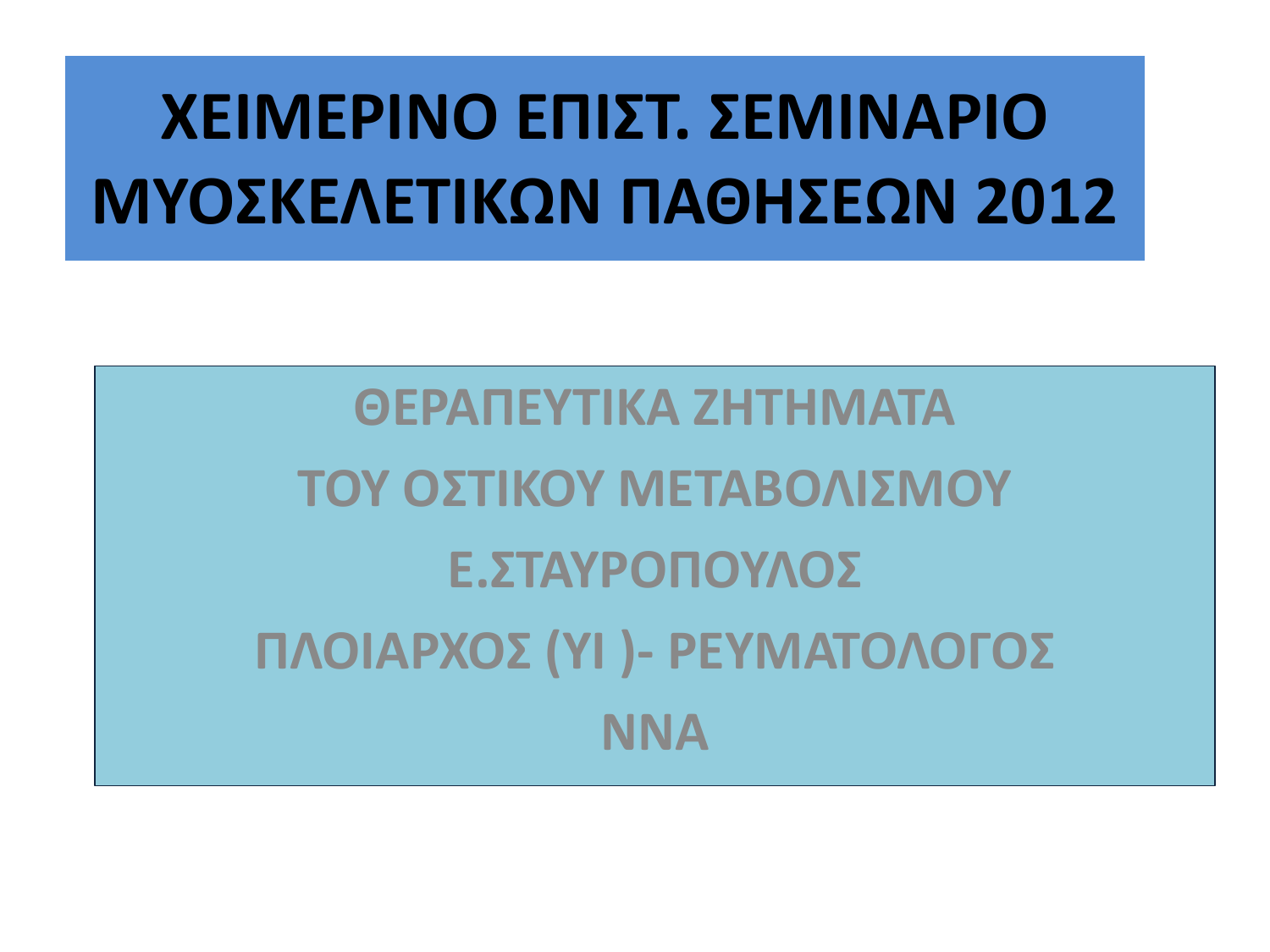# Players

# **Osteoclasts (OCL)**



## **Osteoblasts (OBL)**



- RANK
- **RANKL**
- Osteoprotogerin (OPG)
- Wnt pathway
	- Dickkopf-related protein 1 (Dkk-1)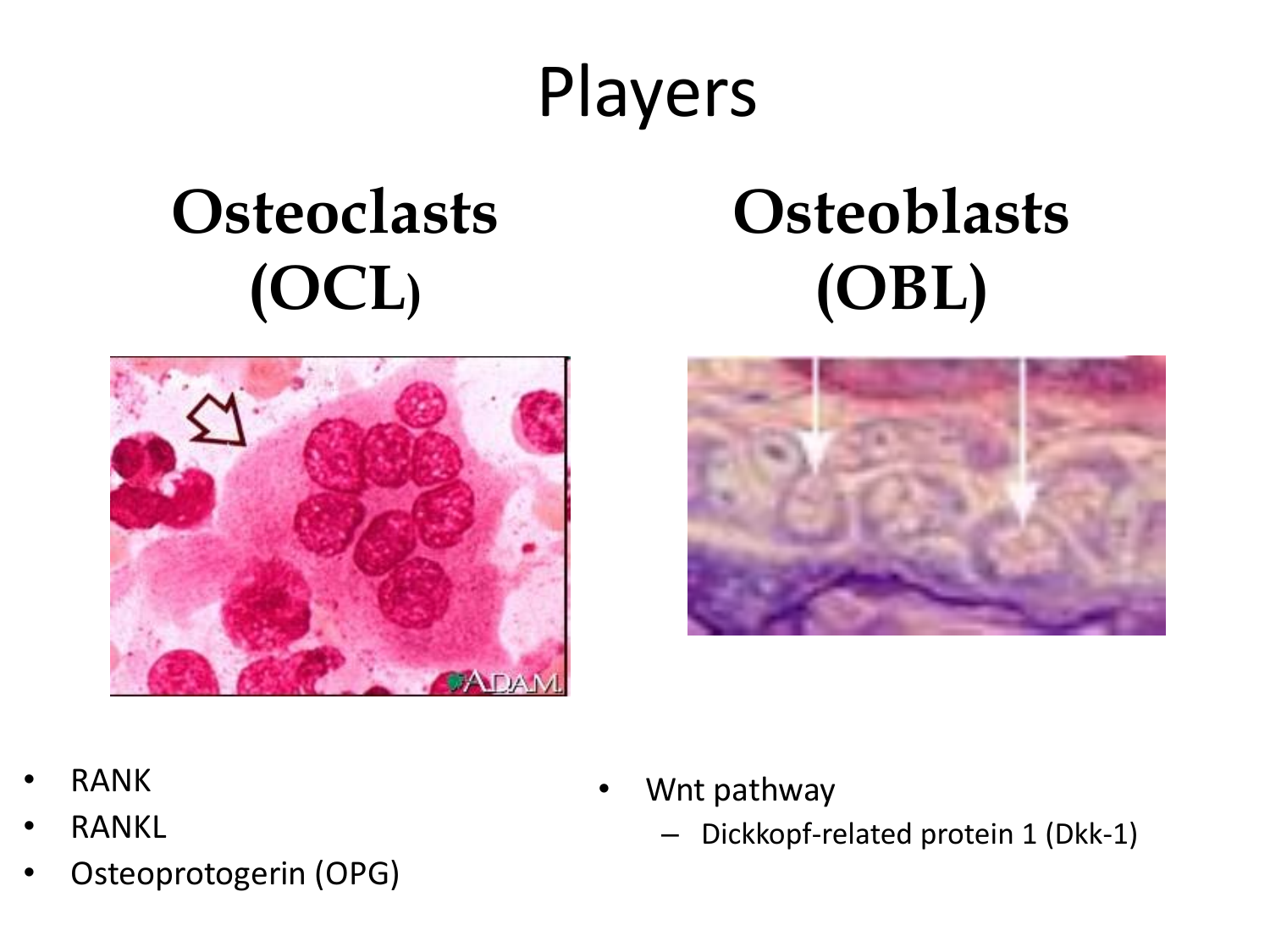#### RANK-RANKL-OPG System



- Osteoclasts (OCL) are multinucleated cells formed by fusion of 回 mononuclear precursors in the monocyte/macrophage lineage
- Osteoclastogenesis is directed by Osteoblasts (OBL) & bone 回 stromal cells & cytokine milieu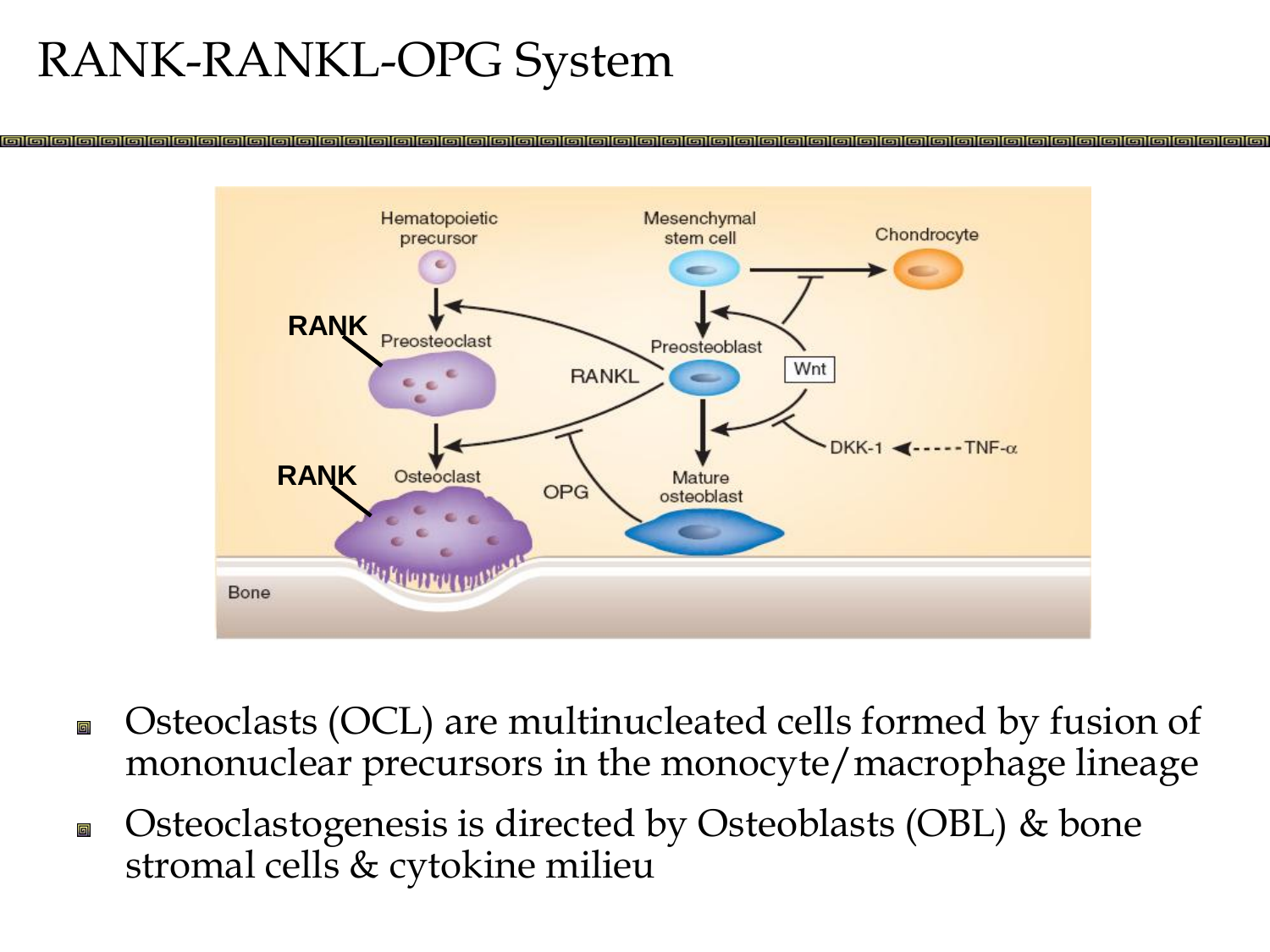#### Damage driven by osteoclasts plus lack of osteoblast activity

#### Lack of repair after successful treatment

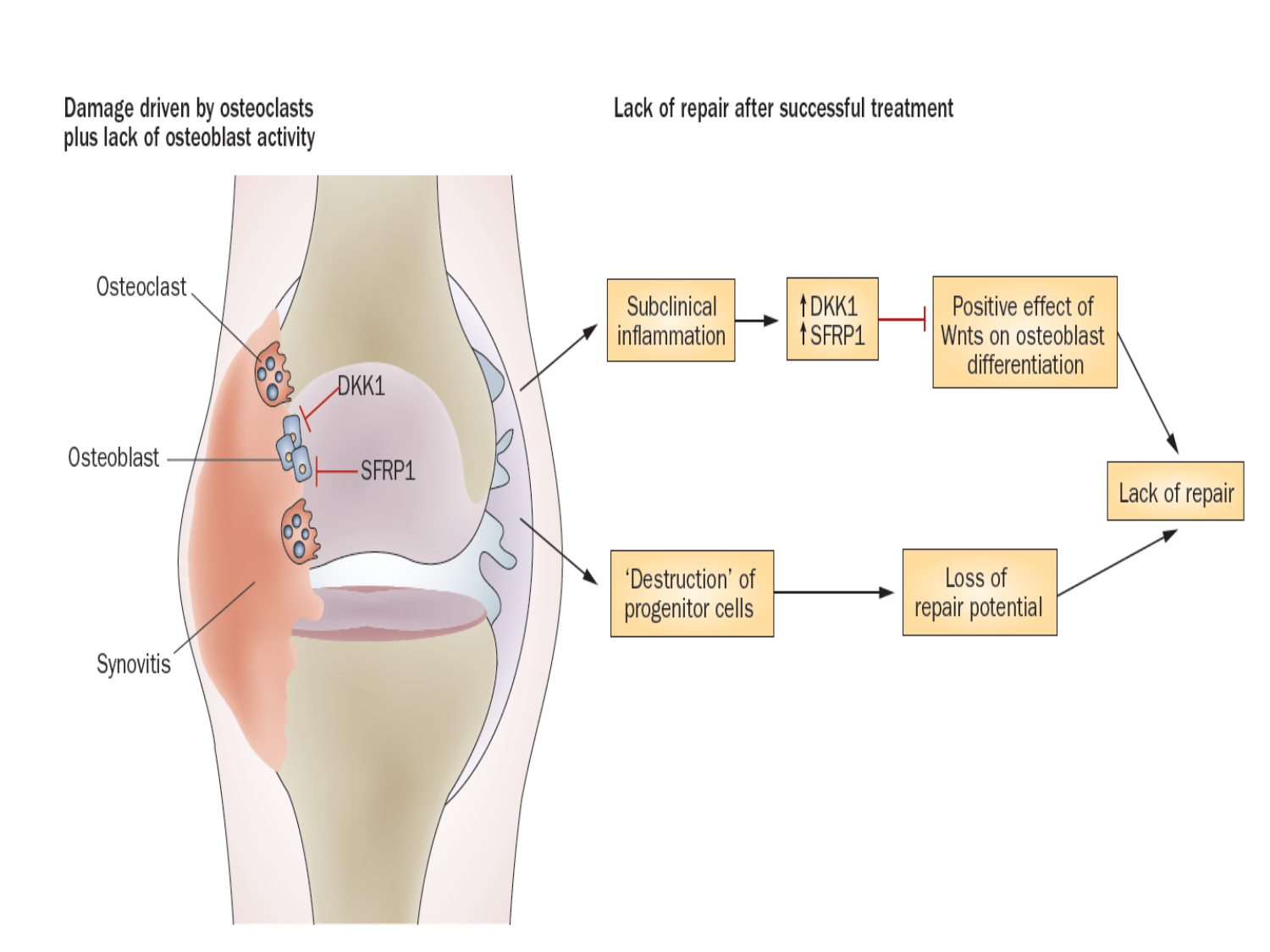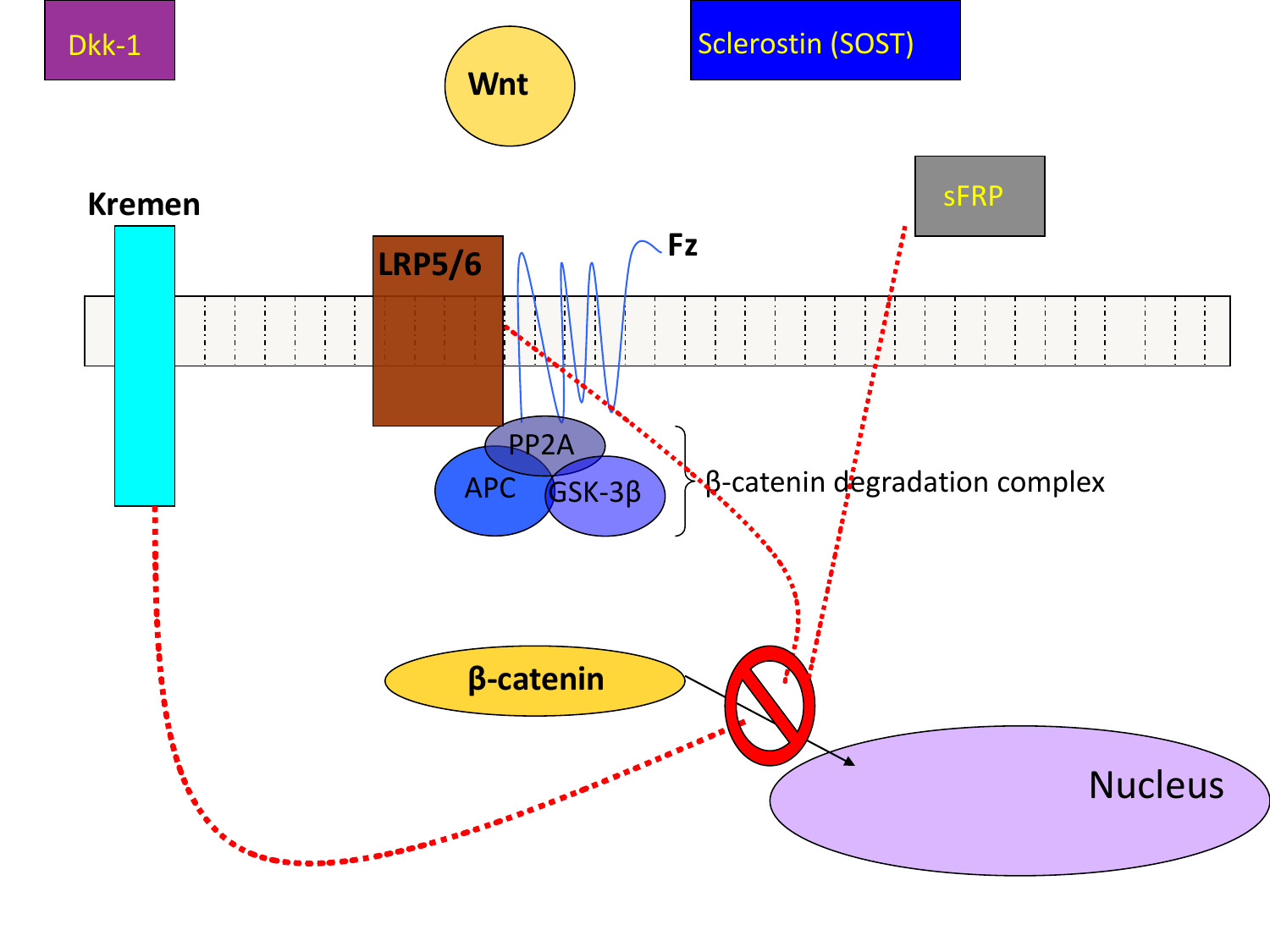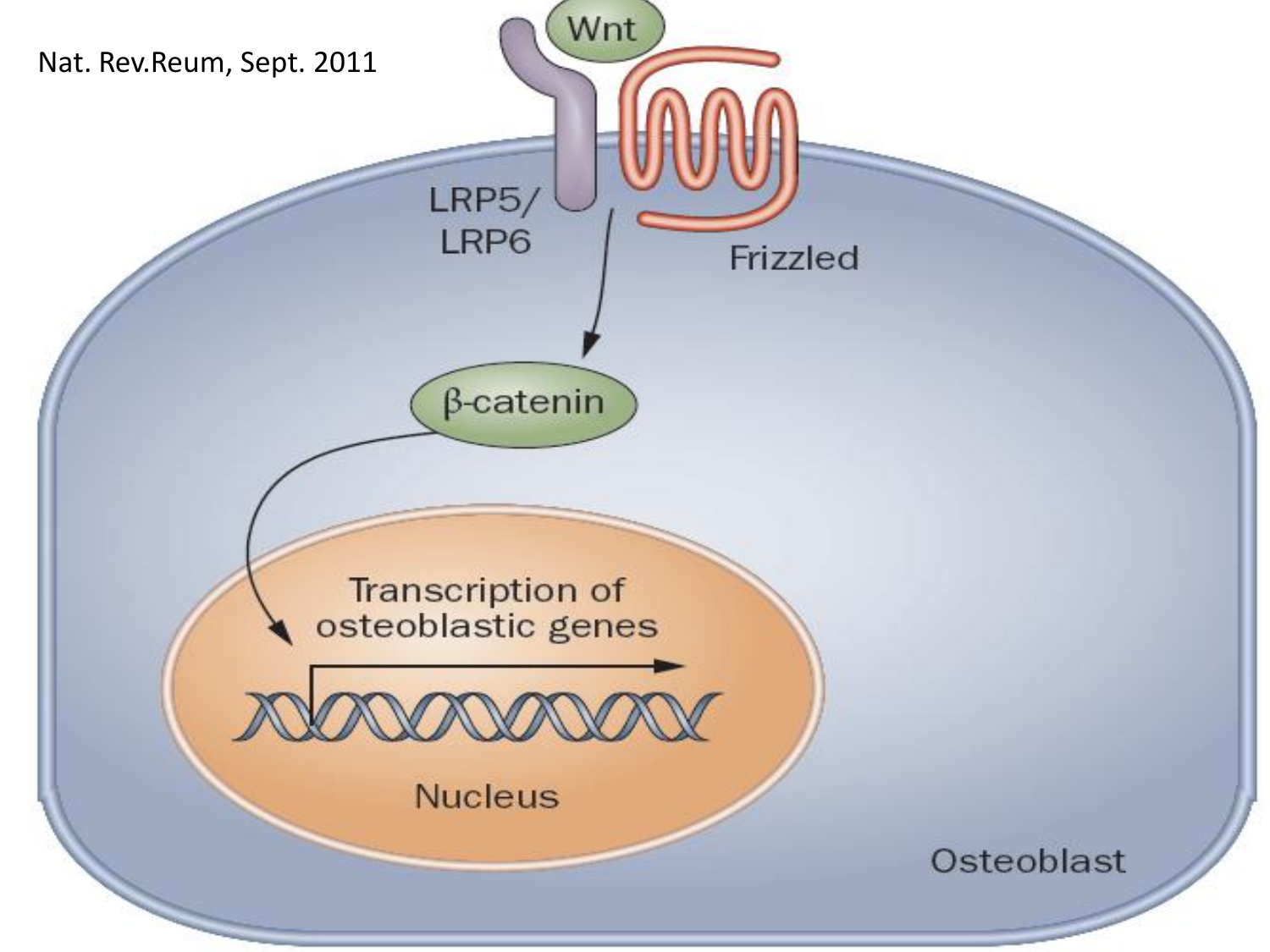## Inflammation and bone destruction

TNF-a – a central player

#### **Osteoblastogenesis Osteoclastogenesis**

Stimulates Dkk-1 同

#### OBL

- Inhibits differentiation
- Induces apoptosis

- expression of RANKL 回
	- **Stromal cells**
	- **T** lymphocytes
	- B lymphocytes
	- **a** endothelial cells
- RANK 回
- M-CSF production 回
	- stromal cells
- OCL precursor population 回
	- **May mobilize osteoclast precursors from the bone marrow**

Walsh et al. Immun Rev, 2005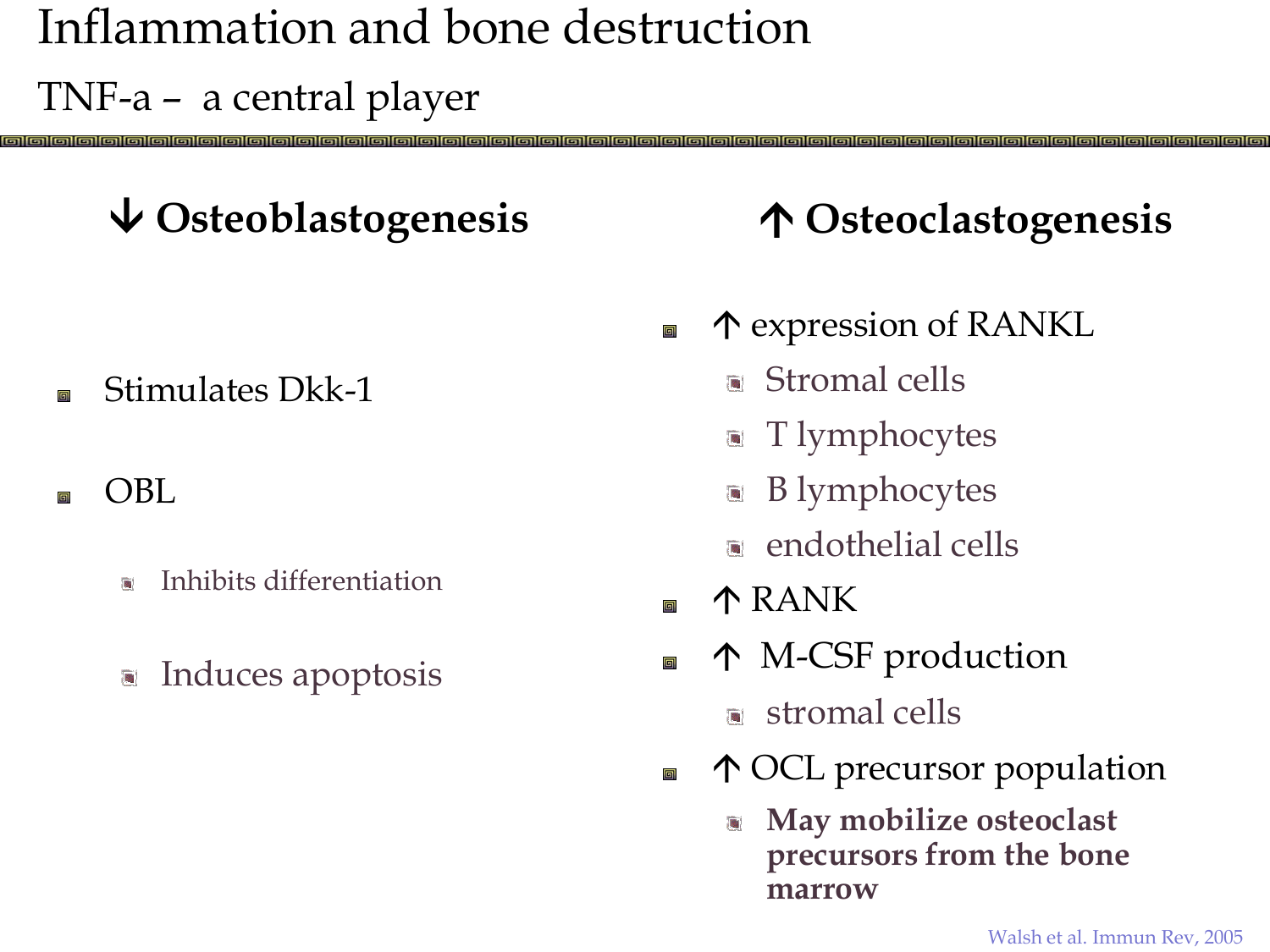### Inflammation and bone destruction

Uncoupling inflammation from bone resorption

Thus: TNF and other inflammatory cytokines enhance bone erosion but can't lead alone to bone erosions

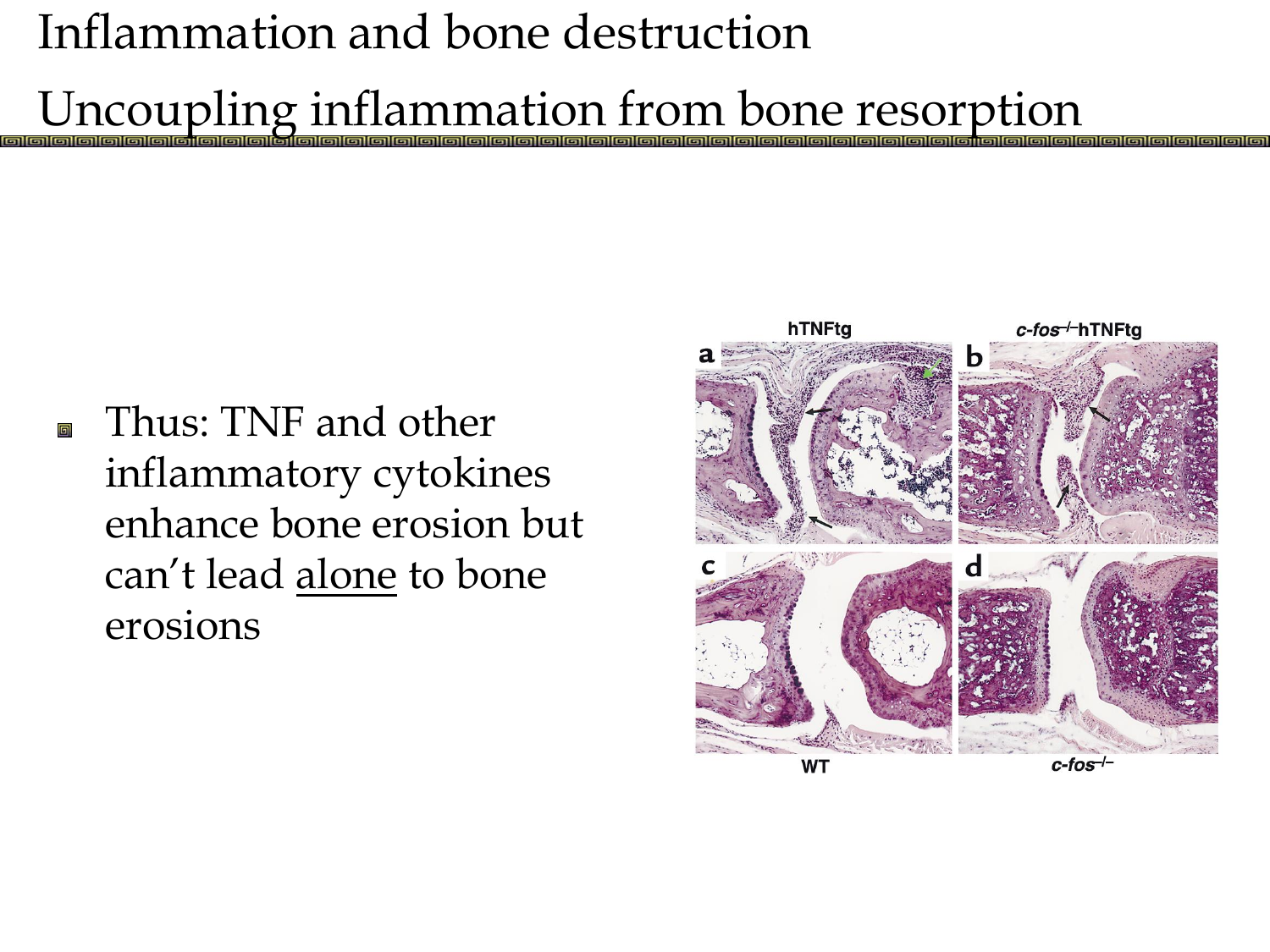## Inflammation and bone destruction